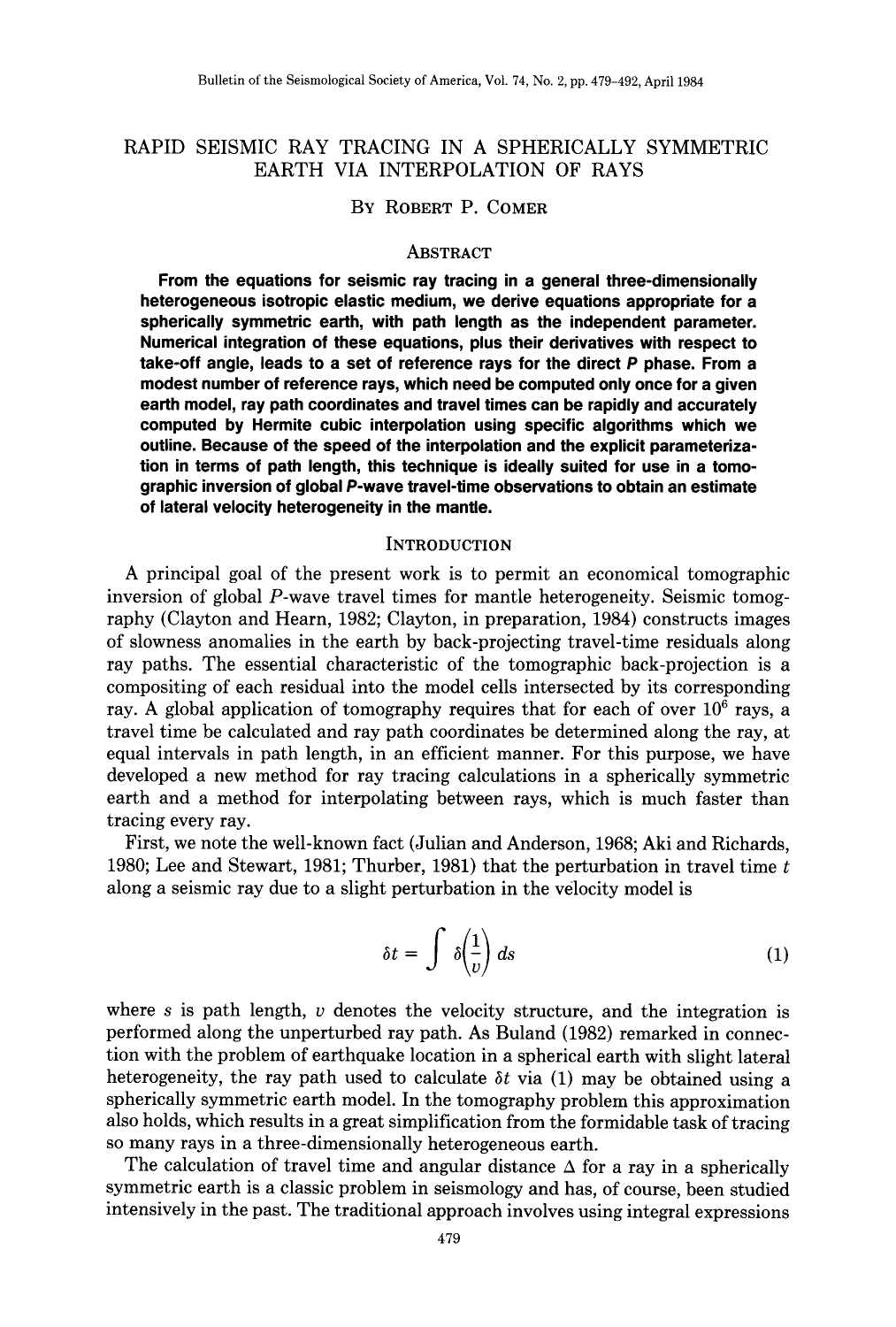for t and  $\Delta$  where the radius from the center of the earth r or some abstract function of r and *v(r)* is used as the variable of integration (e.g., Bullen, 1963; Buland, 1982). However, as the form of (1) shows, in tomography and related problems, parameterization of the ray path in terms of the path length s is highly desirable, if not essential. Traditional methods can provide such a parameterization only in an indirect and inefficient fashion. So, instead of extending classical methods, in this paper we solve the problem of seismic ray tracing in a spherically symmetric earth by a method originally developed for ray tracing in general three-dimensionally heterogeneous isotropic media.

In most approaches to three-dimensional seismic ray tracing, systems of simultaneous differential equations are solved numerically using either  $t$  (e.g., Julian, 1970) or s (e.g., Jacob, 1970; Pereyra *et al.,* 1980; Comer and Aki, 1981) as the independent parameter. In the next two sections, we derive a convenient form of the equations for three-dimensional ray tracing in spherical coordinates parameterized in terms of s, then simplify these for the special case of spherical symmetry. The resulting equations have previously appeared in somewhat fragmentary form (e.g., Bullen, 1963), but have never been grouped as a single system to be solved simultaneously by integration over s. Hence, while our novel derivation is not strictly necessary, it helps to emphasize that our method of solution of the ray equations in spherical symmetry is more akin to those applied to three-dimensional ray tracing than to the classical formulation.

In addition to the ray tracing method, this paper presents the new concept of interpolation between rays. We develop a method by which the radius from the earth's center r and angular distance  $\Delta$  may be computed for the endpoint of a ray given its take-off angle at the earth's surface  $i$  and its path length  $s$ , by interpolation on a system of reference rays. It has been applied successfully for direct P waves in a Jeffreys-Bullen earth model for  $\Delta \geq 25^{\circ}$ . This range in  $\Delta$  avoids the triplications in the P travel-time curve due to the upper mantle gradients and discontinuities, and assures a one-to-one mapping between the spaces  $(r, \Delta)$  and  $(i, s)$ . The mapping can be readily performed in either direction and the travel-time  $t$  may also be accurately and quickly calculated by an interpolation method. The Jeffreys-Bullen model is used here because for earthquake location and travel-time residual calculation the ISC uses the Jeffreys-Bullen tables (e.g., *Bulletin of the ISC,* 1971-1980).

It is helpful to relate the present work to the two standard problems in ray tracing. These are the initial value problem {e.g., Julian, 1970; Jacob, 1970; Comer and Aki, 1981), in which the initial ray position and direction are given, and the two-point boundary value problem (e.g., Yang and Lee, 1976; Julian and Gubbins, 1977; Pereyra *et al.,* 1980), in which a ray must be found that connects two specified points. The latter problem is more time consuming, since it must usually be solved iteratively, but a solution is needed for most practical applications, including tomography. An advantage of ray interpolation is that in ray tracing to set up the reference ray set it is necessary to solve only the initial value problem. The twopoint problem then is handled easily by interpolation on the reference rays.

#### RAY EQUATIONS

The differential equations governing seismic rays in an elastic, isotropic, threedimensionally heterogeneous medium are given by

$$
\frac{d}{ds}\left(\frac{1}{v}\frac{d\vec{x}}{ds}\right) = \nabla\!\!\left(\frac{1}{v}\right)
$$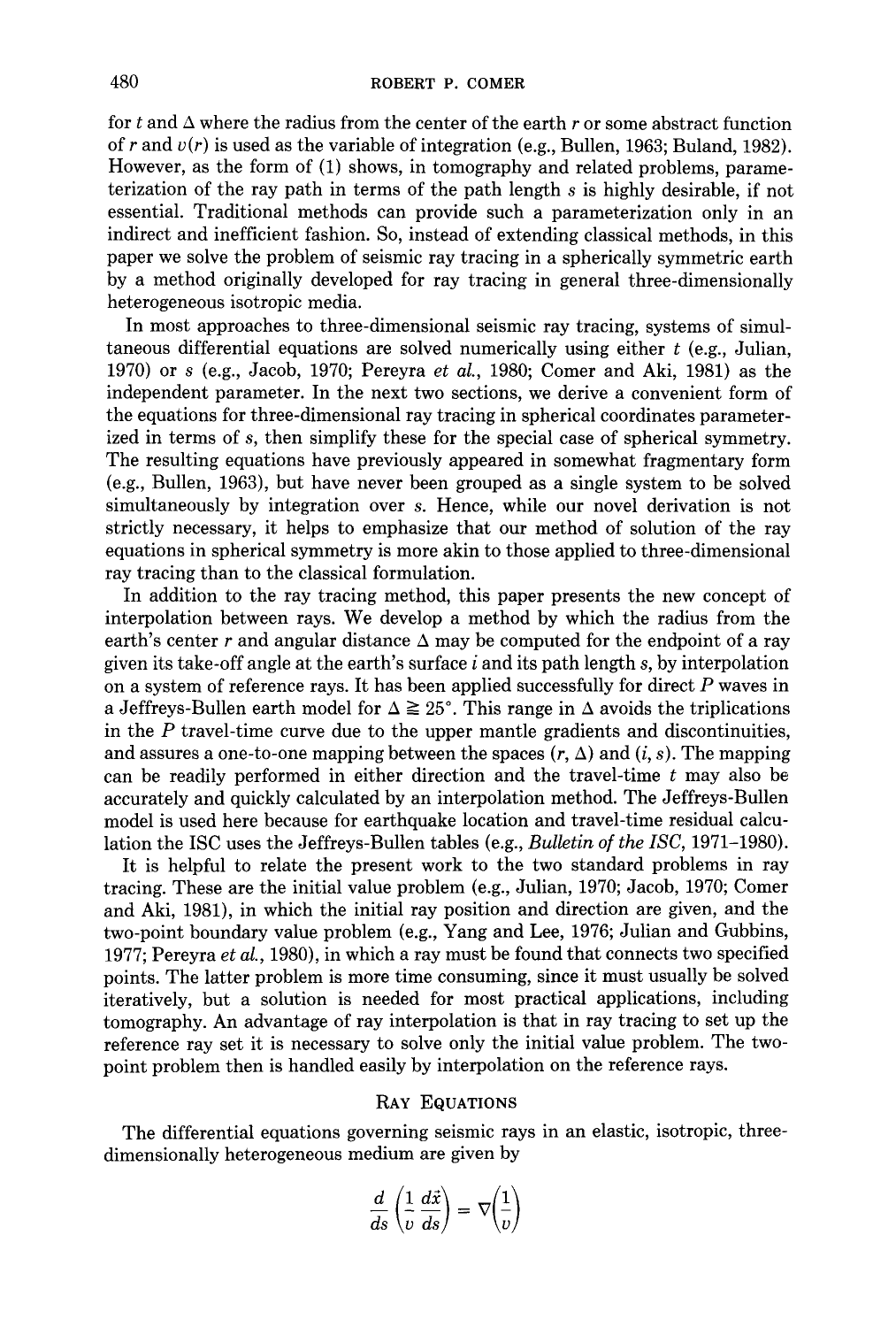where  $\vec{x}(s)$  is the position vector, s is the path length, and  $v(\vec{x})$  is the velocity field. Note that this expression is independent of any particular coordinate system. The derivation of these equations from either the eikonal equation or Fermat's principle may be found in a variety of sources, including Aki and Richards (1980) and Lee and Stewart (1981). Introducing the slowness vector  $\vec{p} = (1/v) d\vec{x}/ds$  (e.g., Julian, 1970; Červený *et al.*, 1977), we have the first order differential equations

$$
\frac{d\vec{x}}{ds} = v\vec{p} \tag{2a}
$$

$$
\frac{d\vec{p}}{ds} = \nabla \left(\frac{1}{v}\right). \tag{2b}
$$

Next, we obtain the scalar equations corresponding to (2) for spherical coordinates  $(r, \theta, \varphi)$  where r is radial distance,  $\theta$  is colatitude, and  $\varphi$  is longitude. In terms of unit vectors  $\hat{r}$ ,  $\hat{\theta}$ , and  $\hat{\varphi}$ ,

$$
d\vec{x} = \hat{r}dr + \hat{\theta}rd\theta + \hat{\varphi}r \sin \theta \ d\varphi
$$

$$
\vec{p} = \hat{r}p_r + \hat{\theta}p_{\theta} + \hat{\varphi}p_{\varphi}
$$

$$
\nabla \left(\frac{1}{v}\right) = -\frac{1}{v^2} \left(\hat{r}\frac{\partial v}{\partial r} + \frac{\hat{\theta}\partial v}{r\partial \theta} + \frac{\hat{\varphi}}{r \sin \theta} \frac{\partial v}{\partial \varphi}\right).
$$

Using these relations and the nonzero derivatives of the unit vectors,

$$
\frac{\partial \hat{r}}{\partial \theta} = \hat{\theta} \qquad \frac{\partial \hat{r}}{\partial \varphi} = \hat{\varphi} \sin \theta
$$

$$
\frac{\partial \hat{\theta}}{\partial \theta} = -\hat{r} \qquad \frac{\partial \hat{\theta}}{\partial \varphi} = \hat{\varphi} \cos \theta
$$

$$
\frac{\partial \hat{\varphi}}{\partial \varphi} = -\hat{r} \sin \theta - \hat{\theta} \cos \theta
$$

it follows from (2a) that

$$
\frac{dr}{ds} = vp_r
$$
\n
$$
\frac{d\theta}{ds} = \frac{v}{r} p_\theta
$$
\n
$$
\frac{d\varphi}{ds} = \frac{v}{r \sin \theta} p_\varphi
$$
\n(3a)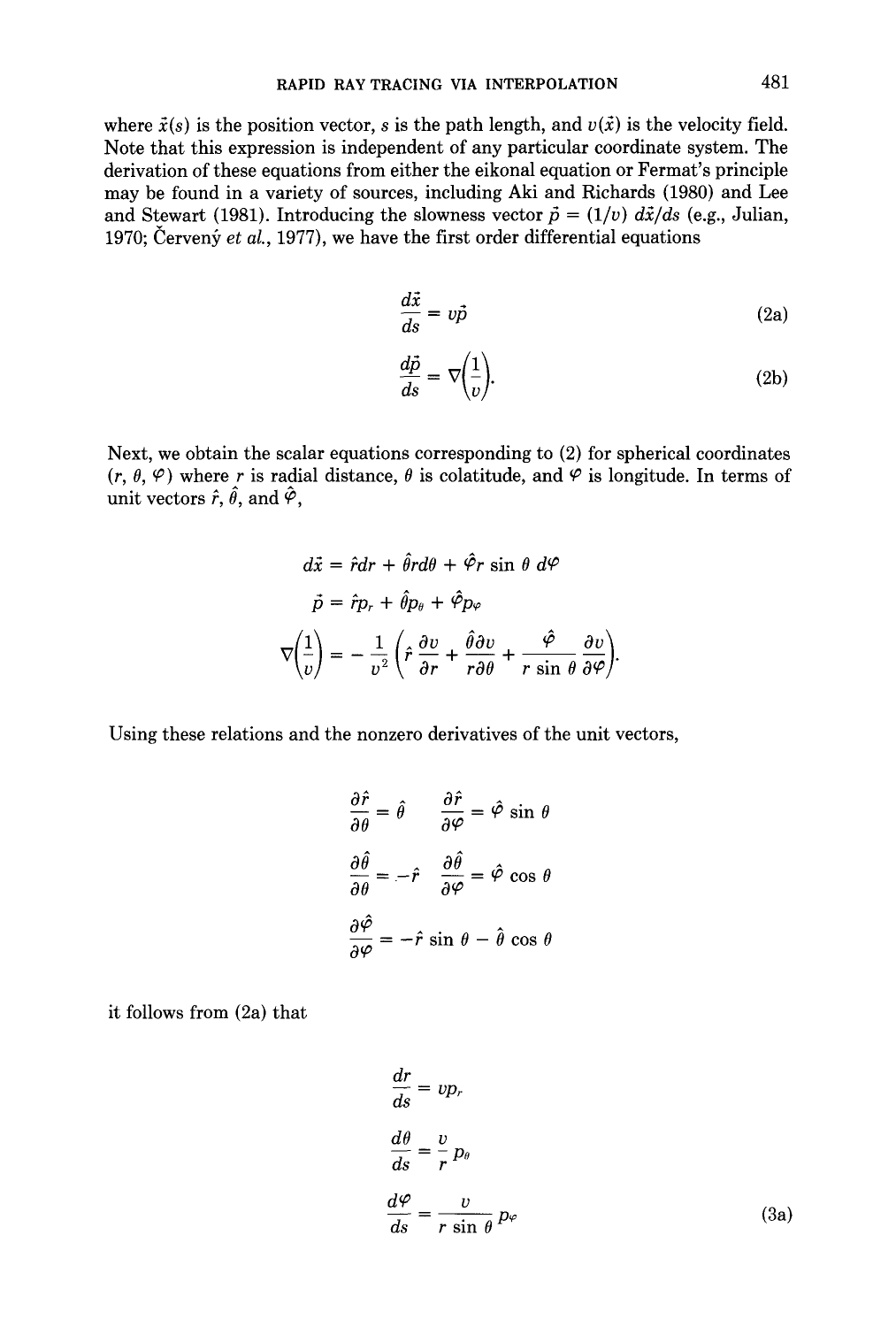and from (2b) that

$$
\frac{dp_r}{ds} = \frac{v}{r} (p_\theta^2 + p_{\varphi}^2) - \frac{1}{v^2} \frac{\partial v}{\partial r}
$$
\n
$$
\frac{dp_\theta}{ds} = -\frac{v}{r} (p_r p_\theta - \cot \theta \, p_{\varphi}^2) - \frac{1}{v^2 r} \frac{\partial v}{\partial \theta}
$$
\n
$$
\frac{dp_\varphi}{ds} = -\frac{v}{r} (p_r p_\varphi + \cot \theta \, p_\theta p_\varphi) - \frac{1}{v^2 r \sin \theta} \frac{\partial v}{\partial \varphi}.
$$
\n(3b)

Although they are very different in appearance, (3) and the system of ray equations in spherical coordinates derived by Jacob (1970) are exactly equivalent. Using *ds =*   $v \, dt$ , where t denotes the travel time, the equivalence of (3) to the formulation by Julian  $(1970)$  also can be established. One can, of course, calculate t by solving simultaneously with (3) the additional equation

$$
\frac{dt}{ds} = \frac{1}{v}.
$$
 (4)

This was likewise added by Pereyra *et al.* (1980) to their system of ray equations, in which Cartesian coordinates are used but, as in (3), s is taken as the independent parameter.

It is helpful to note that (3b) may be recast in the somewhat simpler form

$$
\frac{d}{ds} [rp_r] = \frac{1}{v} - \frac{r}{v^2} \frac{\partial v}{\partial r}
$$
\n
$$
\frac{d}{ds} [rp_\theta] = v \cot \theta p_\theta^2 - \frac{1}{v^2} \frac{\partial v}{\partial \theta}
$$
\n
$$
\frac{d}{ds} [rp_\varphi] = -v \cot \theta p_\theta p_\varphi - \frac{1}{v^2 \sin \theta} \frac{\partial v}{\partial \varphi}
$$
\n(5)

which is especially convenient for introducing spherical symmetry.

In the spherically symmetric case,  $\frac{\partial v}{\partial \theta} = 0$  and  $\frac{\partial v}{\partial \varphi} = 0$ , and we may rotate the coordinates so that  $\varphi$  is constant and  $p_{\varphi} = 0$ . If we also let  $q = rp$  and  $p = rp$ and, to emphasize the special geometry of the problem, replace  $\theta$  by  $\Delta$ , then (3a) and (5) become

$$
\frac{dr}{ds} = \frac{vq}{r}
$$
\n
$$
\frac{d\Delta}{ds} = \frac{vp}{r^2}
$$
\n
$$
\frac{dq}{ds} = \frac{1}{v} - \frac{r}{v^2} \frac{dv}{dr}
$$
\n
$$
\frac{dp}{ds} = 0
$$
\n(6)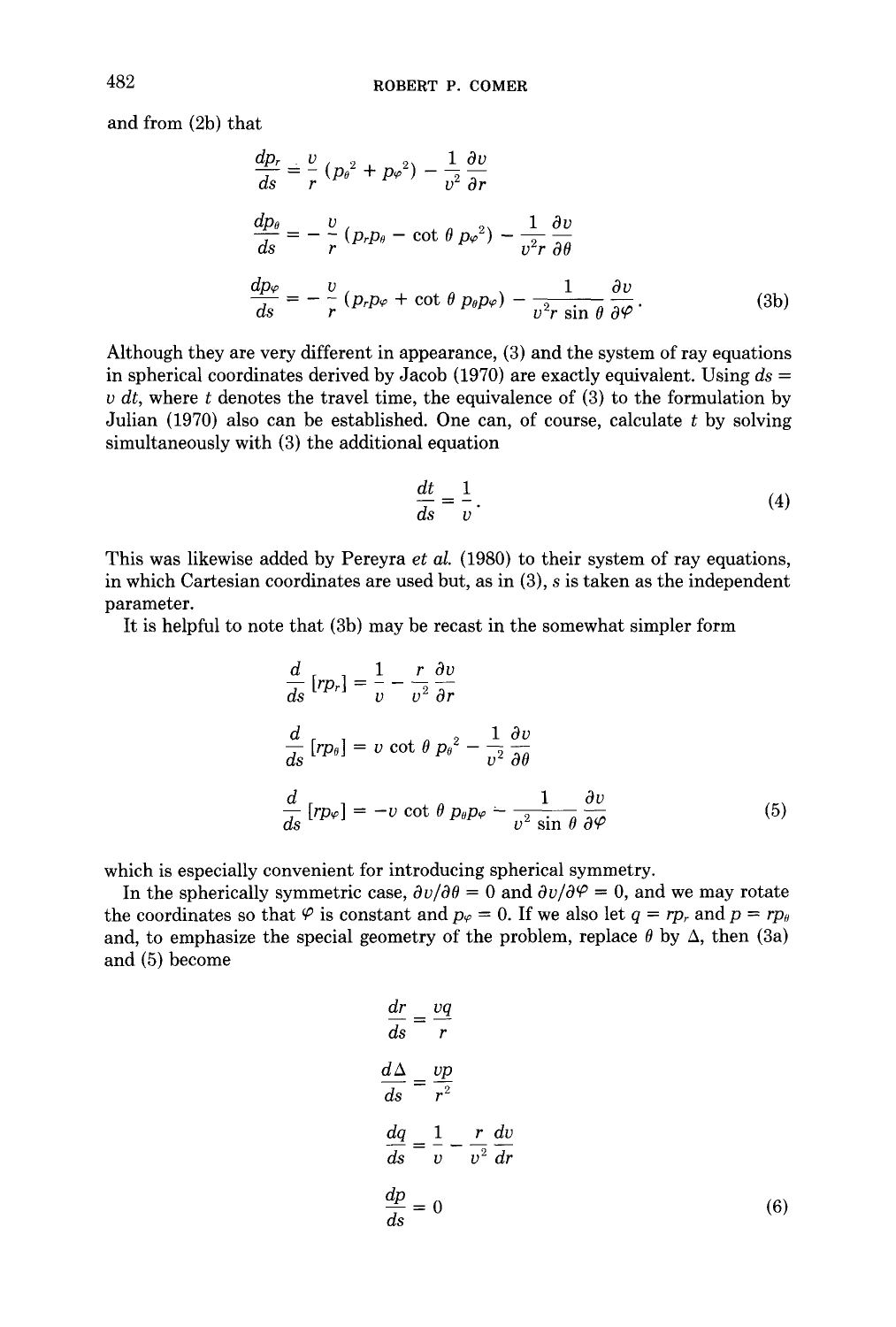where v now depends only on r. It is clear from  $(6)$  that p is constant on a given ray; it is in fact the classical ray parameter (Bullen, 1963), and the first two equations in (6) also have been given by Bullen, but in slightly different forms.

### **DYNAMIC RAY EQUATIONS FOR SPHERICAL SYMMETRY**

When using a ray method to calculate dynamic quantities such as seismic waveforms and amplitudes, in addition to kinematic quantities such as ray coordinates, direction, and travel time, additional equations must be solved along with the ordinary ray equations. These can give information on the geometric spreading, for example, but in the present case we introduce additional equations to permit more accurate interpolation between rays. The interpolation method which will be described in the next section uses path length  $s$  and take-off angle  $i$  as independent variables from which radius r and angular distance  $\Delta$  may be obtained via interpolation on a set of reference rays. Hence, in tracing a given ray, it will be useful to calculate derivatives of the coordinates with respect to  $i$ . (One could just as easily use p and s rather than i and s to parameterize the system of rays. The latter has no advantage except for its straightfoward geometrical meaning.)

Considering a ray taking off from the earth's surface  $(r = r_e)$ , we define  $r_i = \partial r /$  $\partial i$ ,  $\Delta_i = \partial \Delta/\partial i$ ,  $q_i = \partial q/\partial i$ , and  $p_i = \partial p/\partial i$ . p and  $p_i$  are both constant along the ray and

$$
p = r_e \sin i/v(r_e)
$$
  

$$
p_i = r_e \cos i/v(r_e).
$$

Then, from  $(4)$ ,  $(6)$ , and the derivative of  $(6)$  with respect to i, we have the dynamic ray equations

$$
\frac{dr}{ds} = \frac{vq}{r}
$$
\n
$$
\frac{d\Delta}{ds} = \frac{vp}{r^2}
$$
\n
$$
\frac{dq}{ds} = \frac{1}{v} \left( 1 - \frac{r}{v} \frac{dv}{dr} \right)
$$
\n
$$
\frac{dr_i}{ds} = -\frac{qv}{r^2} \left( 1 - \frac{r}{v} \frac{dv}{dr} \right) + \frac{v}{r} q_i
$$
\n
$$
\frac{d\Delta_i}{ds} = -\frac{pv}{r^3} \left( 2 - \frac{r}{v} \frac{dv}{dr} \right) r_i + \frac{v}{r^2} p_i
$$
\n
$$
\frac{dq_i}{ds} = -\left[ \frac{2}{v^2} \frac{dv}{dr} \left( 1 - \frac{r}{v} \frac{dv}{dr} \right) + \frac{r}{v^2} \frac{d^2v}{dr^2} \right] r_i
$$
\n
$$
\frac{dt}{ds} = \frac{1}{v} \tag{7}
$$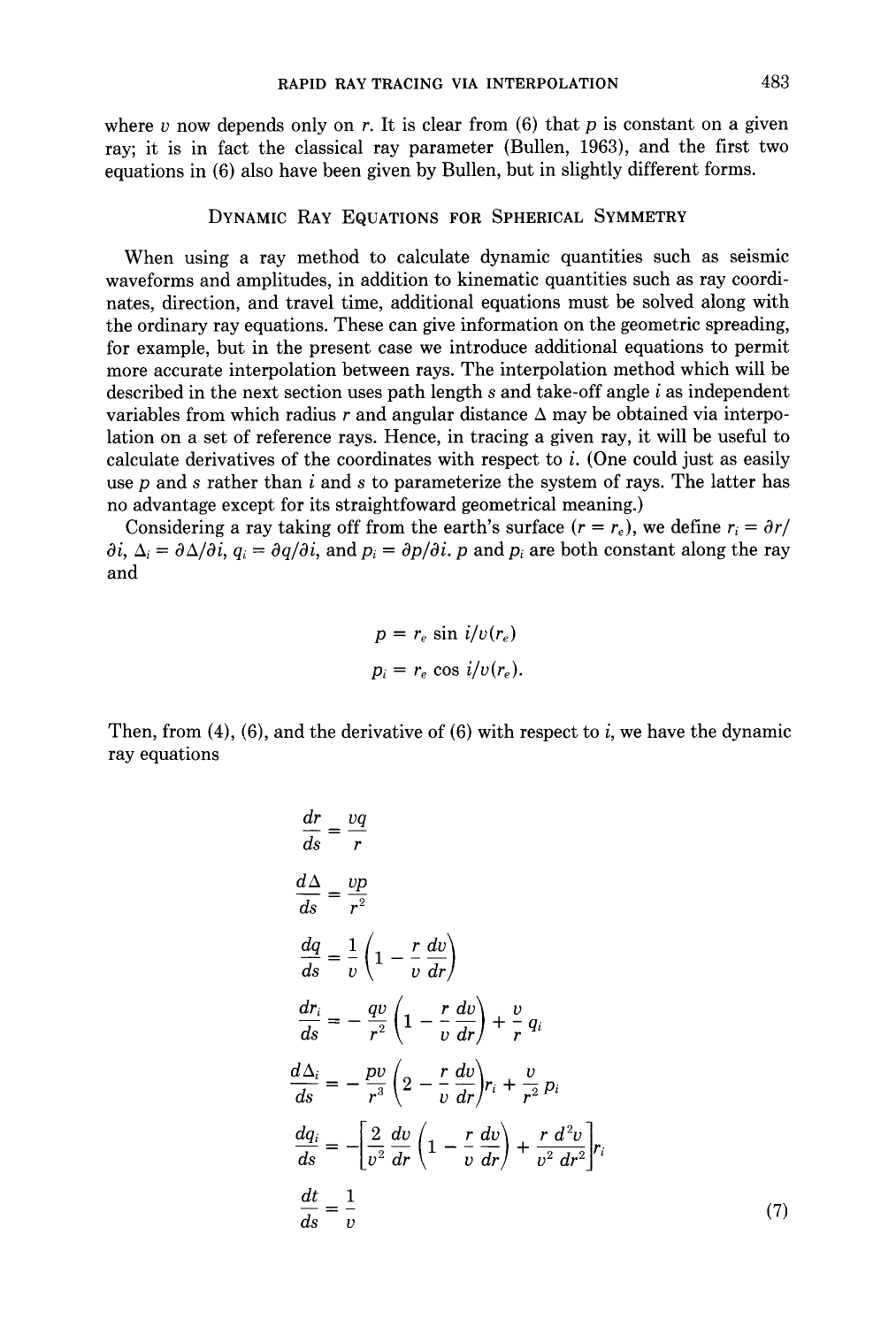with the initial conditions

$$
r(0) = r_e \qquad r_i(0) = 0
$$
  
\n
$$
\Delta(0) = 0 \qquad \Delta_i(0) = 0
$$
  
\n
$$
q(0) = -p_i \qquad q_i(0) = p
$$
  
\n
$$
t(0) = 0.
$$
\n(8)



FIG. 1. Jeffreys-Bullen P-wave velocity model for the mantle and crust. The *x's* indicate the knots used for the spline interpolation.

Our derivation of  $(7)$  implicitly assumed  $v(r)$  to be a continuous function. At discontinuities in  $v$ ,  $q$ , and  $q_i$  are also discontinuous, and using the fact that

$$
p^{2} + q^{2} = r^{2} |\vec{p}|^{2}
$$
  
=  $r^{2}/v^{2}$ ,

we find the expressions

$$
q = \pm \left(\frac{r^2}{v^2} - p^2\right)^{1/2}
$$
  
\n
$$
q_i = \left[\frac{r}{v^2} \left(1 - \frac{r}{v}\frac{dv}{dr}\right) r_i - pp_i\right] / q
$$
\n(9)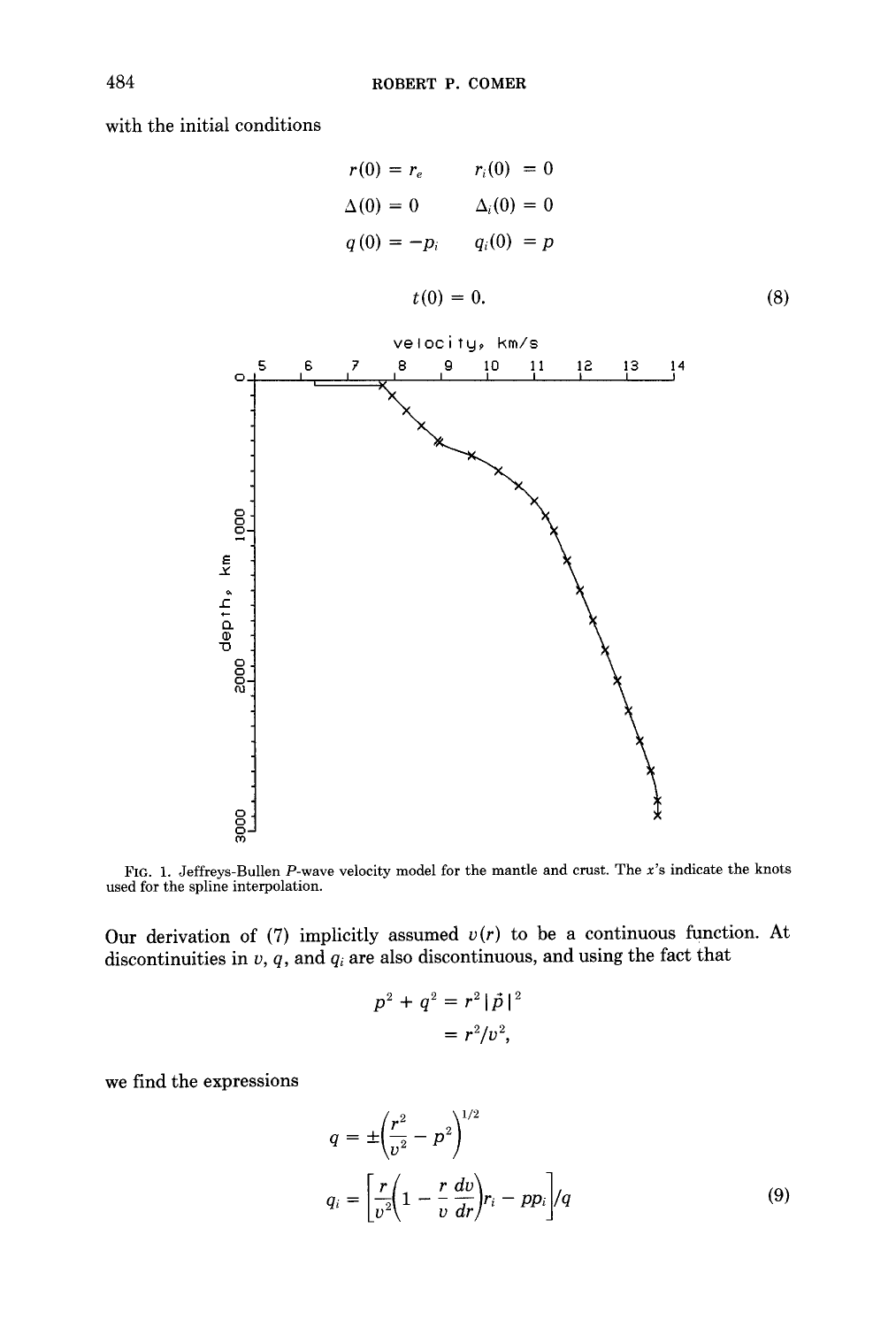which enable one to continue the ray across abrupt changes in v. Note that  $q < 0$ for downgoing rays and  $q > 0$  for upgoing rays.

A program has been developed to solve (7) and (8) for direct P-wave ray paths in a Jeffreys-Bullen earth model. The P-wave velocity function, which is illustrated in Figure 1, is interpolated using the cubic spline FORTRAN subroutine SPLINE, by Forsythe *et al.* (1977), giving continuous values of v,  $dv/dr$ , and  $d^2v/dr^2$ , except at the Mohorovičić discontinuity. For the portions of ray path that are in the mantle, (7) is integrated using the FORTRAN subroutine DEROOT by Shampine and Gordon (1975), (9) is applied at the Moho crossings, and in the constant velocity crust an analytic solution to (7), which is given in the Appendix, is used. DEROOT



FIG. 2. Rays for direct P from a surface source traced through the Jeffreys-Bullen earth model. Here, and in Figures 4 and 6, the large and small concentric arcs represent the earth's surface and the coremantle boundary, respectively.

is a predictor-corrector routine designed for general systems of simultaneous nonlinear first-order differential equations. It has been previously applied to ray tracing problems by F. Luk and W. H. K. Lee (unpublished data, 1979), and Comer and Aki (1981). A sample of ray paths calculated with the program is shown in Figure 2.

As the ray tracing program steps along in  $s$ , for a given value of  $i$ , the following quantities are saved for later use: *s, t, q, r,*  $\frac{\partial r}{\partial i}$ *,*  $\frac{\partial r}{\partial s}$ *,*  $\frac{\partial^2 r}{\partial i\partial s}$ *,*  $\Delta$ *,*  $\frac{\partial \Delta}{\partial i}$ *,*  $\frac{\partial \Delta}{\partial s}$ *.* and  $\partial^2 \Delta/\partial i \partial s$ . In solving (7) for a given ray, i is held constant and the derivatives with respect to  $s$  are full derivatives, but for a system of rays with a common starting point, r and  $\Delta$  are functions of both i and s. A second program has been developed that can solve several ray tracing problems by interpolating on the output produced by the first program for a set of "reference rays."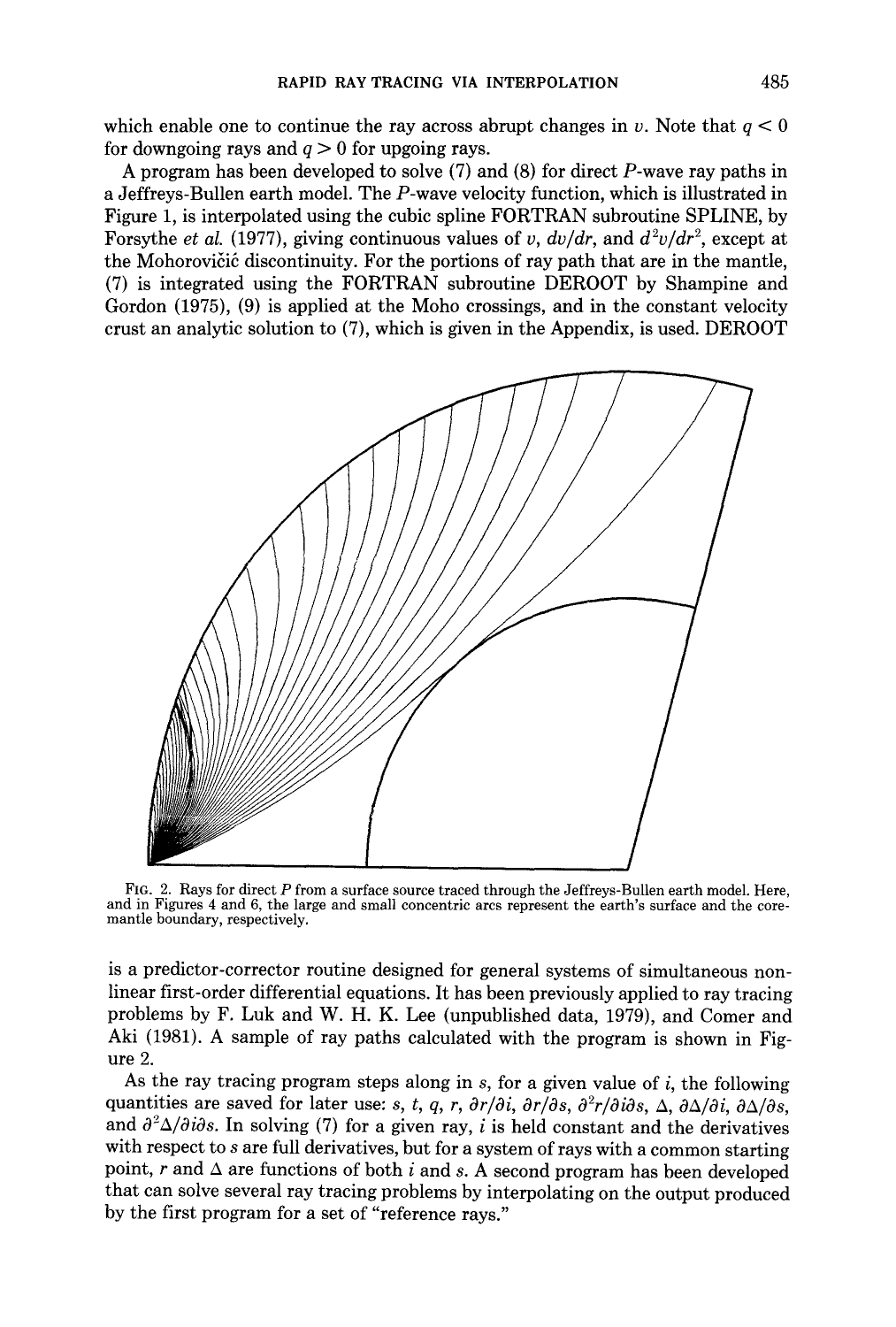### **INTERPOLATION FOR COORDINATES**

For direct P waves with surface to surface angular distances of greater than about  $25^{\circ}$ , beyond the upper mantle triplications, there is a one-to-one mapping of  $(i, s)$ to  $(r, \Delta)$ . Thus, given an arbitrary pair of i and s values, it is possible to estimate the corresponding r and  $\Delta$  values, and travel-time t by interpolating between points on rays that are close neighbors of the arbitrary point. In this section, we describe only the interpolation for r and  $\Delta$ .

The basic technique used is Hermite cubic interpolation (Dahlquist and Bjorck, 1974). Given a single-valued function of a single variable whose value and first derivative are known at the end points of some interval, there is a unique cubic polynomial on that interval which matches the values and derivatives at the end points. Cubics fit to the adjacent intervals formed by a set of knots at which function values and first derivatives are known will form a continuous interpolating function



FIG. 3. (a) Schematic of interpolation between neighboring reference rays in  $(i, s)$  space, for r and  $\Delta$ . (b) Schematic of interpolation between neighboring reference rays in  $(r, \Delta)$  space, for travel-time t.

which may be differentiated to estimate the first derivative, which is also continuous. (Second derivatives may be obtained by further differentiating the cubic, but they will not in general be continuous at the knots.) This interpolation technique may be readily generalized to functions of multiple arguments when cross derivatives, as well as first partial derivatives, are known at the knots. In most interpolation problems, only function values are given at the knots, and derivatives must be estimated in an arbitrary manner. Frequently a spline fit is used for this purpose. In the present problem, however, we have values of  $\frac{\partial r}{\partial i}$ ,  $\frac{\partial r}{\partial s}$ ,  $\frac{\partial^2 r}{\partial i\partial s}$ , and the corresponding derivatives of  $\Delta$  determined from the solution of the dynamic ray equations, so a spline fit or other arbitrary estimate of the derivatives is unnecessary.

The actual two-dimensional interpolation is quite straightforward. First, the two neighboring reference rays with values of i bracketing the given value are selected. Then neighboring points (knots) on each ray with values of s bracketing the given value are selected. Thus referring to the points labeled in Figure 3a,  $i_1 = i_2 \le i \le i_3$  $i_4$ ,  $s_1 \leq s \leq s_2$ , and  $s_3 \leq s \leq s_4$ . The interpolation in s is conducted first, r and  $\partial r / r$  $\partial s$  at points 1 and 2 are used to calculate r at point 5, via Hermite cubic interpolation, and  $\frac{\partial r}{\partial i}$  and  $\frac{\partial^2 r}{\partial i \partial s}$  at points 1 and 2 are likewise used to calculate  $\frac{\partial r}{\partial i}$  at point 5. The interpolation on the other reference ray is treated in a corresponding manner. Finally, r and  $\partial r/\partial i$  at points 5 and 6 are used to interpolate in i for r at point 7.  $\Delta$ and its derivatives may be interpolated in an identical fashion, completing the mapping from  $(i, s)$  space to  $(r, \Delta)$  space. The local, analytic expressions for  $r(i, s)$ and  $\Delta(i, s)$  may be differentiated to give corresponding expressions for  $\partial r/\partial_i$ ,  $\partial r/\partial s$ ,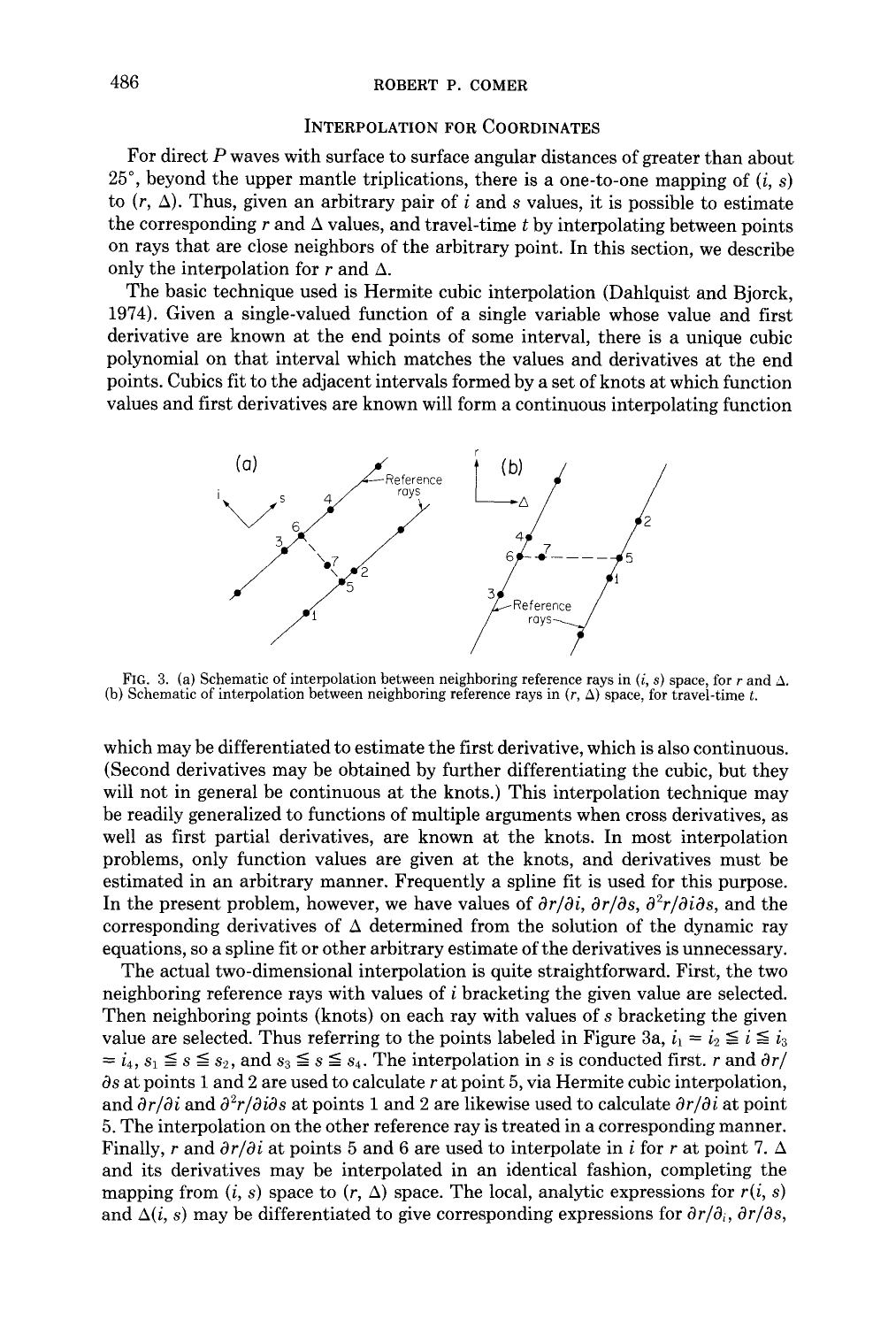$\partial \Delta/\partial i$ , and  $\partial \Delta/\partial s$ . We note that special care must be taken near discontinuities in v to ensure reliable interpolation. Each time a reference ray crosses the Moho, two values of q and the derivatives of r and  $\Delta$  are stored for interpolation on each side Of the discontinuity.

In practical problems, i and s are rarely known *a priori.* One is more likely to be given a pair of earthquake and station locations and to desire information about the ray path connecting them. For a station on the surface and a source at some depth, it is most convenient to consider the ray to start at the station and end at the source. Then, knowing  $\Delta$  and setting r to a value appropriate to the earthquake depth, the first problem is to invert the mapping defined above to obtain  $i$  and  $s$ . Once this inversion is accomplished, it is straightforward to find points on the ray path at whatever spacing in path length is desired, by using the forward mapping.

The inverse mapping is accomplished by an iterative procedure. Given the target point  $(r', \Delta')$ , an initial guess of  $(i, s)$  is made, based on approximate linear formulas for p and s in terms of  $\Delta$  for a surface source (see Figure 5). Then Newton's method is applied, with *r*,  $\partial r/\partial i$ ,  $\partial r/\partial s$ ,  $\Delta$ ,  $\partial \Delta/\partial i$ , and  $\partial \Delta/\partial s$  being calculated from  $i_n$  and  $s_n$ at the *n*th iteration and the matrix equation

$$
\begin{bmatrix}\n\frac{\partial r}{\partial i} & \frac{\partial r}{\partial s} \\
\frac{\partial \Delta}{\partial i} & \frac{\partial \Delta}{\partial s}\n\end{bmatrix}\n\begin{bmatrix}\n\dot{i}_{n+1} - \dot{i}_n \\
s_{n+1} - s_n\n\end{bmatrix} =\n\begin{bmatrix}\nr' - r \\
\Delta' - \Delta\n\end{bmatrix}
$$
\n(10)

being solved by Gauss elimination. [In regions where the mapping is one-to-one, the matrix in (10) is always nonsingular and may be inverted exactly.] Some special treatment of the Mohorovičić discontinuity improves the convergence for shallow sources. Generally fewer than five iterations are required to find a ray matching the source location to within 0.05 km.

### INTERPOLATION FOR TRAVEL TIMES

Given i and s, it is possible to interpolate for the travel time t as well as the coordinates r and  $\Delta$ , but some experimentation was required to find a sufficiently accurate method. Perhaps the most straightforward scheme is to introduce  $t_i = \partial t / \partial t$  $\partial i$  and solve the additional equation

$$
\frac{dt_i}{ds} = -\frac{1}{v^2}\frac{dv}{dr} r_i
$$

along with (7), then interpolate for t the same way as for r and  $\Delta$ . Unfortunately, for a reasonable number of reference rays and density of points along the rays, the accuracy achieved by this method is relatively poor. A related scheme, based on replacing the equations for  $t(s)$  and  $t_i(s)$  by those for  $\tau(s) = t(s) - p\Delta(s)$  and  $\tau_i(s)$  $=\partial \tau/\partial i$  yields no improvement. Finally, a method based on interpolating for t in  $(r, \theta)$  $(\Delta)$  space rather than  $(i, s)$  space was developed.

The interpolation method that was most successful involves interpolating in  $r$ along the two adjacent reference rays that pass closest to the given point, then interpolating in  $\Delta$  between the reference rays, as shown in Figure 3b. Assuming that i and s have already been determined from  $r$  and  $\Delta$ , the appropriate pair of reference rays is easily selected; the four points used for the interpolation must satisfy  $i_1 = i_3 \leq i \leq i_2 = i_4$ . By further requiring that the two adjacent points on each reference ray bracket the r value of the given point, i.e., that  $r_1 \le r \le r_2$  and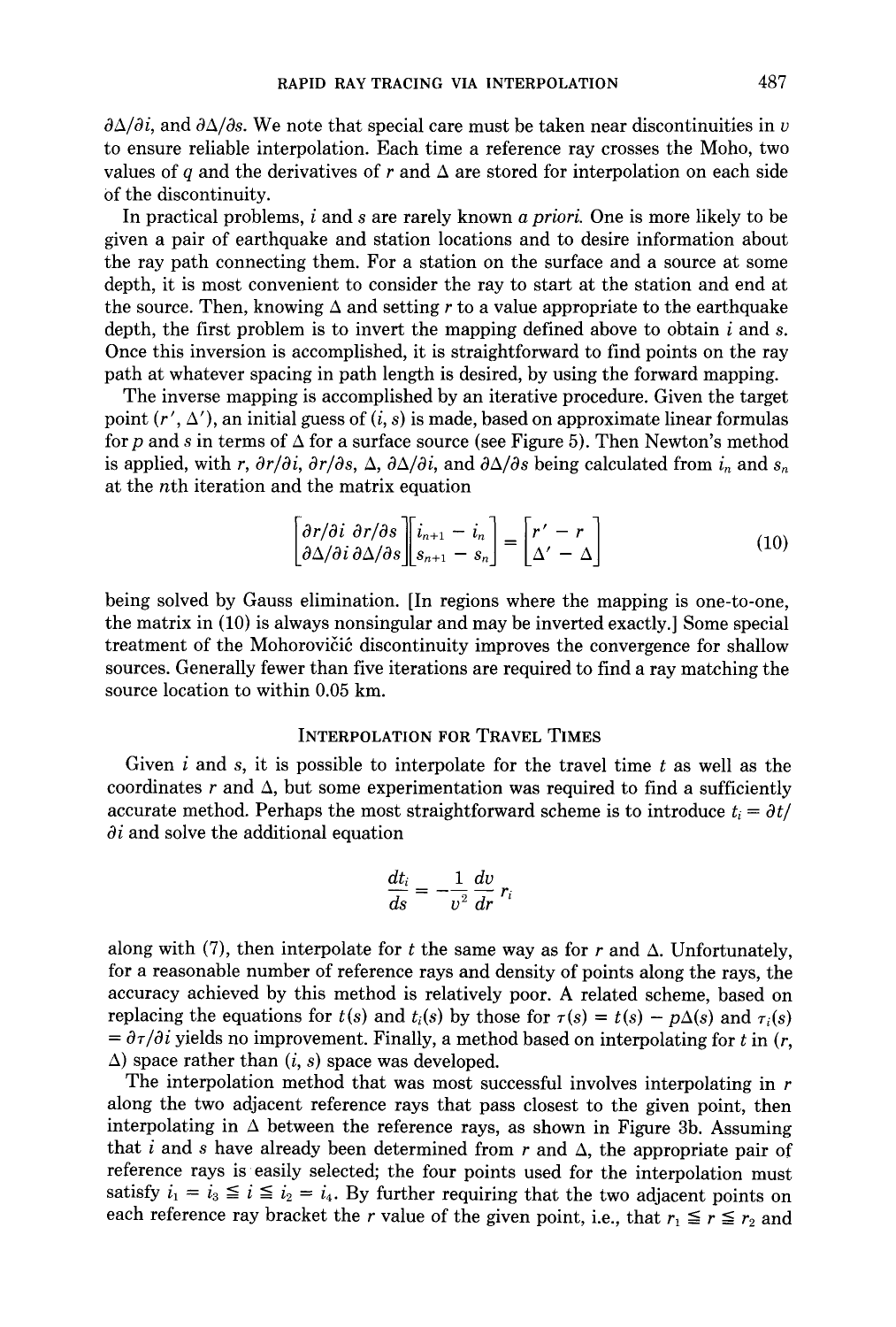$r_3 \le r \le r_4$ , the four reference points are uniquely specified. Hermite cubic interpolation for  $\Delta$  and t is first applied along the reference rays, using r as the independent parameter. From (6) or (7), it is clear that along a given ray

$$
\frac{dt}{dr} = \frac{r}{v^2q}
$$
  

$$
\frac{d\Delta}{dr} = \frac{p}{qr}.
$$
 (11)

(11) provides the derivatives necessary for Hermite cubic interpolation of  $\Delta$  and t at points 5 and 6 from the reference points 1 and 2, and 3 and 4, respectively. The integral form of (11), with q expressed as  $(r^2/v^2 - p^2)^{1/2}$ , is well known (e.g., Bullen, 1963).

The remaining step is to interpolate for t between points 5 and 6 using  $\Delta$  as the independent variable. We first consider that for a system of rays, such as that sampled by the reference rays, the slowness vector  $\vec{p} = (1/v) d\vec{x}/ds$  (2a) at any given point is equal to the gradient of the travel-time field at that point (e.g., Cervený *et al.,* 1977; Aki and Richards, 1980), or

$$
\vec{p} = \nabla t. \tag{12}
$$

In spherical coordinates the  $\theta$ -component of (12) is  $r p_{\theta} = \partial t / \partial \theta$ , which becomes

$$
\partial t/\partial \Delta = p \tag{13}
$$

in the case of a spherically symmetric earth. (This familiar-looking formula is written with a partial derivative because  $t$  now represents the travel-time field, which is a function of two independent variables r and  $\Delta$ . In contrast, the full derivative  $dt/dr$  in (11) implies differentiation along the ray where r and  $\Delta$  are not independent.) Finally, since p is constant along each ray, the values of  $\partial t/\partial \Delta$  are known at points 5 and 6 through (13) which, together with the values interpolated for t and  $\Delta$  at these points, permits interpolation in  $\Delta$  for t at point 7.

This method is quite successful in practice. The results for shallow sources are about two orders of magnitude more precise than interpolation for travel time or  $\tau$ in  $(i, s)$  space, for a given density of reference rays. It is limited to rays traveling with some steepness, but for realistic earthquake depths and  $\Delta > 25^{\circ}$ , this condition is comfortably satisfied, and for travel times near the turning points of rays (a purely theoretical question), an alternate scheme in which the order of interpolation in r and  $\Delta$  is reversed can be used successfully.

#### **DISCUSSION**

Speed and accuracy were naturally important considerations in the development of both the ray tracing and the interpolation programs. For the ray tracing program, accuracy was more crucial, since for a given earth model only a modest number of rays must be traced, but efficiency was by no means abandoned. The control parameters of the integration routine DEROOT were adjusted until accuracy better than 0.01 km in ray position and 0.01 sec in travel time was achieved. The interpolation techniques are, of course, much faster than full ray tracing, and also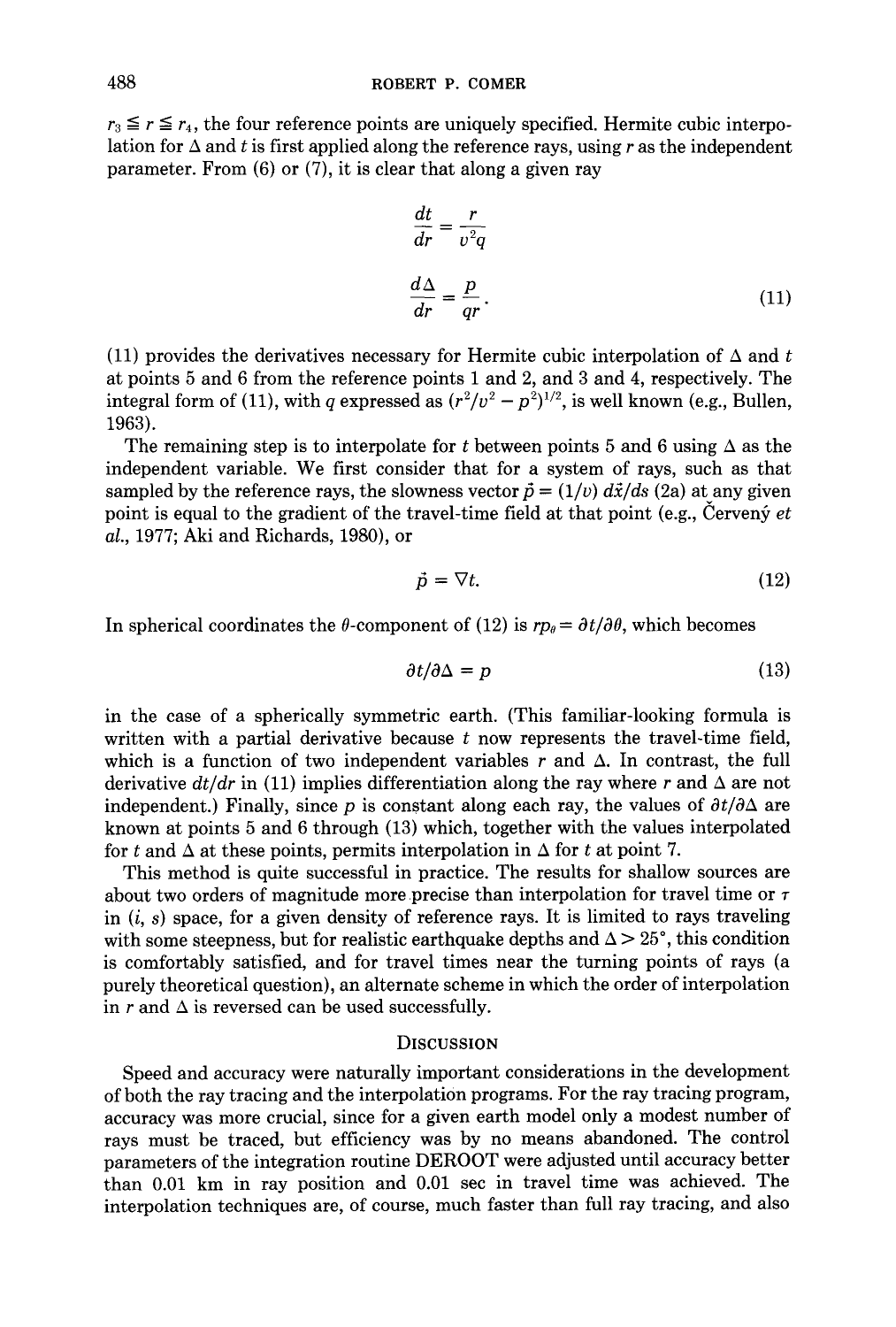very accurate. As explained in the previous section, obtaining sufficient accuracy in the travel-time interpolation without losing efficiency was not a trivial achievement.

After some experimentation, a reference ray set of 39 rays with take-off angles between 14.5° ( $p = 4.42 \text{ sec/deg}$ ,  $\Delta = 102.6 \text{ deg}$ ) and 33.5° ( $p = 9.74 \text{ sec/deg}$ ,  $\Delta =$ 23.8 deg) was chosen for use in actual applications. The rays were spaced at intervals of 0.5 ° in take-off angle, and were sampled at intervals of 200 km in ray length. This reference ray system is illustrated in Figure 5. Ray path coordinates and travel times found by interpolating on this system are correct to within 0.05 km and 0.05 sec, respectively.



Fro. 4. The reference ray set of 39 rays chosen for practical applications. Dots denote points for which coordinates and derivatives are stored.

As a final check on both the ray tracing and the interpolation, a table of  $\Delta$ , t, and p was produced for surface sources, via interpolation on the reference rays of Figure 4. Then, for each  $p$  in the table, the relation

$$
t = p\Delta + 2 \int_{r_p}^{r_e} \frac{(r^2/v^2 - p^2)^{1/2}}{r} dr \tag{14}
$$

where  $r_p/v(r_p) = p$ , was checked by using a completely independent routine to perform the integration, and it was found to hold to within 0.03 sec. Equation (14)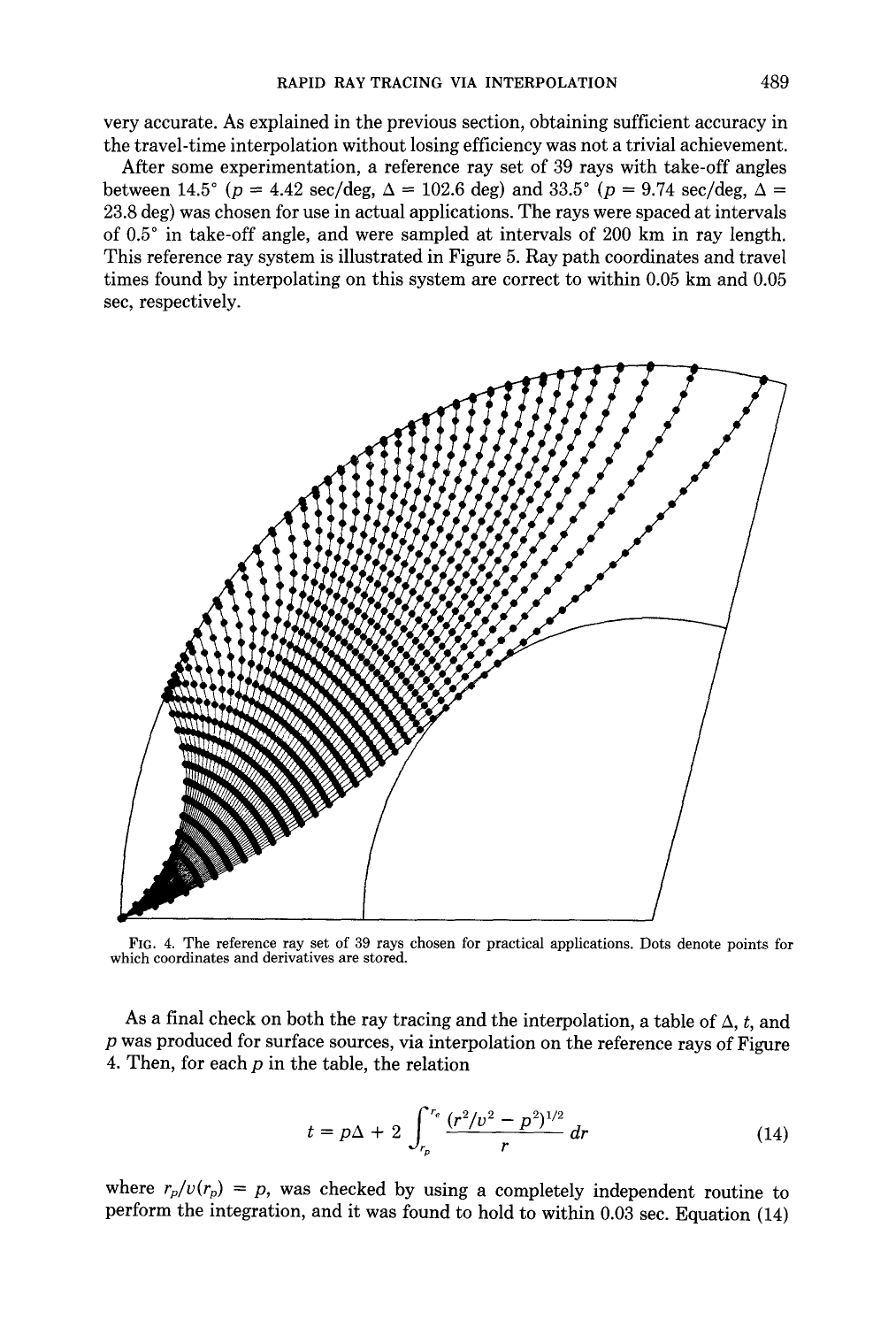is derived by Bullen (1963), but it also follows simply by integrating

$$
dt = \frac{\partial t}{\partial \Delta} d\Delta + \frac{\partial t}{\partial r} dr
$$

for constant p, using (13) and the r component of (12),  $\partial t/\partial r = p_r = q/r$ .

We illustrate two preliminary applications of the ray tracing and interpolation in Figures 5 and 6. Figure 5 is a plot of total path length versus  $\Delta$  for the direct P wave from a surface source. Note the general linearity for  $\Delta > 25^{\circ}$  and the double value for  $\Delta$  between 20° and 25°, which is due to the steep upper mantle velocity



FIG. 5. Total path length versus  $\Delta$  for p waves from surface focus events, in a Jeffreys-Bullen earth.

gradient. Despite the fundamental nature of both parameters, the author believes that this is the first plot of s versus  $\Delta$  ever to be published. Figure 6 shows contours of equal ray parameter and take-off angle (rays), equal travel time (wave fronts) and equal path length, to make clear the differences between the parameterizafion of a ray in t and parameterization in s.

The present development of the methods presented here is limited to P waves for  $\Delta > 25^{\circ}$ , but there are several extensions that are both desirable and practical. First, we remark that the limitation of  $\Delta$  for direct P holds for the interpolation method only, not for the ray tracing technique (see Figures 2 and 5). Thus, an extension to smaller values of  $\Delta$  is straightforward, but the abandonment of the interpolation would be costly in spite of the short length of the rays. More practical and important are extensions to other phases, in particular *PP, PPP, PcP, S,* and the corresponding reflected S phases. *PP* and *PPP* rays can be constructed by stringing P rays end to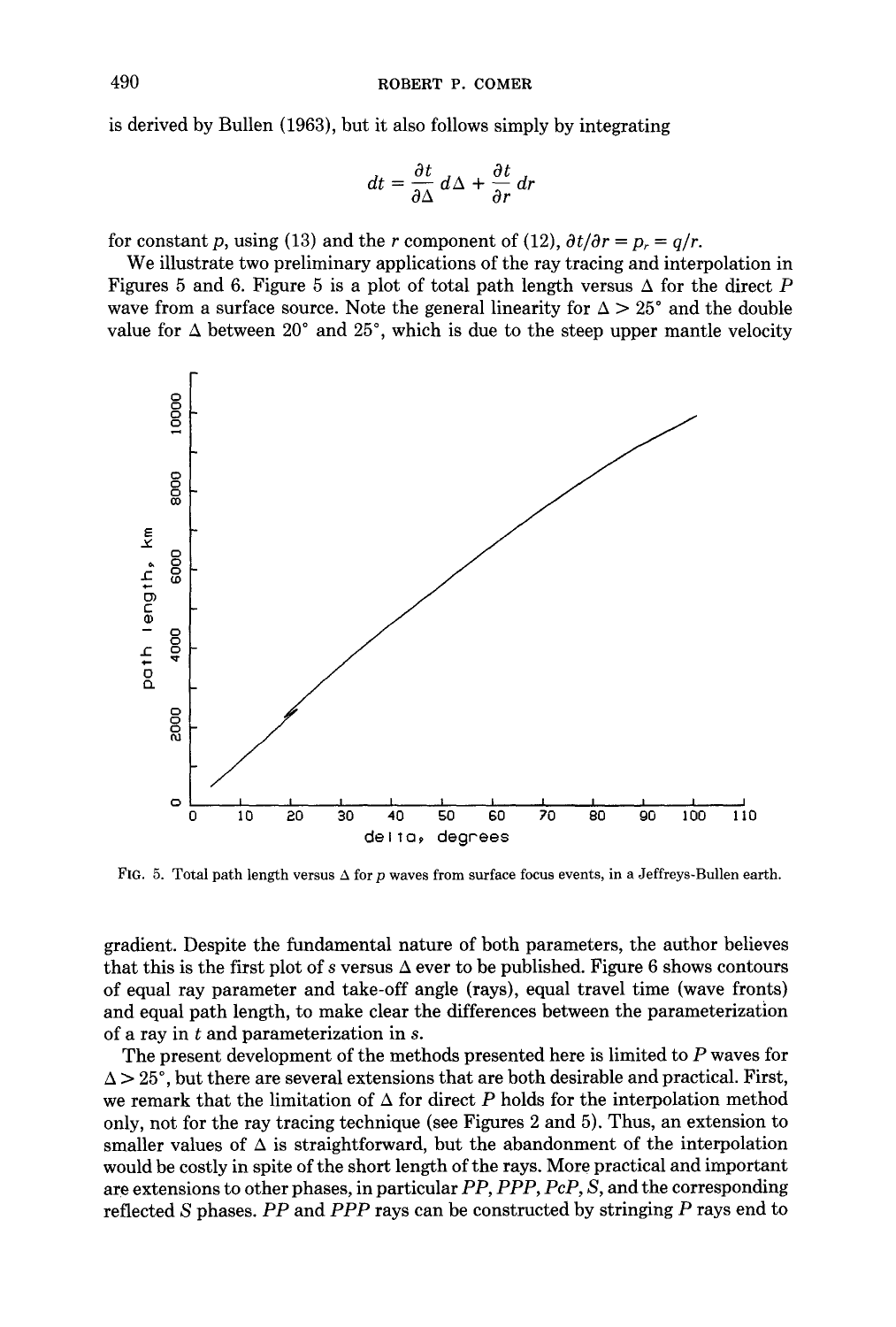**end. The reference ray set for** *PcP* **would consist of rays traced from the coremantle boundary to the earth's surface, and two such rays would be placed end to end to construct the entire ray path. Each S phase can be handled exactly like the corresponding P phase, except that the reference rays would be traced with the Svelocity function.** 



FIG. 6. The dashed lines are curves of constant  $p$  and constant  $t$ , indicating the orthogonal system of rays and wavefronts for direct P-waves in the Jeffreys-Bullen earth. The rays shown correspond to an interval of 5 degrees in total  $\Delta$  and the wavefront spacing is 60 s. The solid curves denote the far less familiar contours of constant path length  $s$ , with a contour interval of 500 km.

#### ACKNOWLEDGMENTS

I would like to thank Rob Clayton for much stimulating discussion and help with computer programming, and to acknowledge the support of a Bantrell Postdoctoral Fellowship at the California Institute of Technology. This research was supported in part by the National Science Foundation (Grant EAR8317623).

### **REFERENCES**

Aki, K. and P. G. Richards (1980). *Quantitative Seismology,* W. H. Freeman, San Francisco, California.

- Buland, R. (1982). Towards locating earthquakes in a laterally heterogenous medium. *Phys. Earth Planet. Interiors* 30, 157-160.
- Bullen, K. E. (1963). *An Introduction to the Theory of Seismology,* Cambridge University Press, Cambridge, England.
- Červený, V., I. A. Molotkov, and I. Pšenčík (1977). *Ray Method in Seismology*, Univerzita Karlova, Prague, Czechoslovakia.
- Clayton, R. W., and T. H. Hearn {1982). A tomographic analysis of lateral velocity variations in southern California (abstract), *EOS, Trans. Am. Geophys. Union,* 63, 1036.